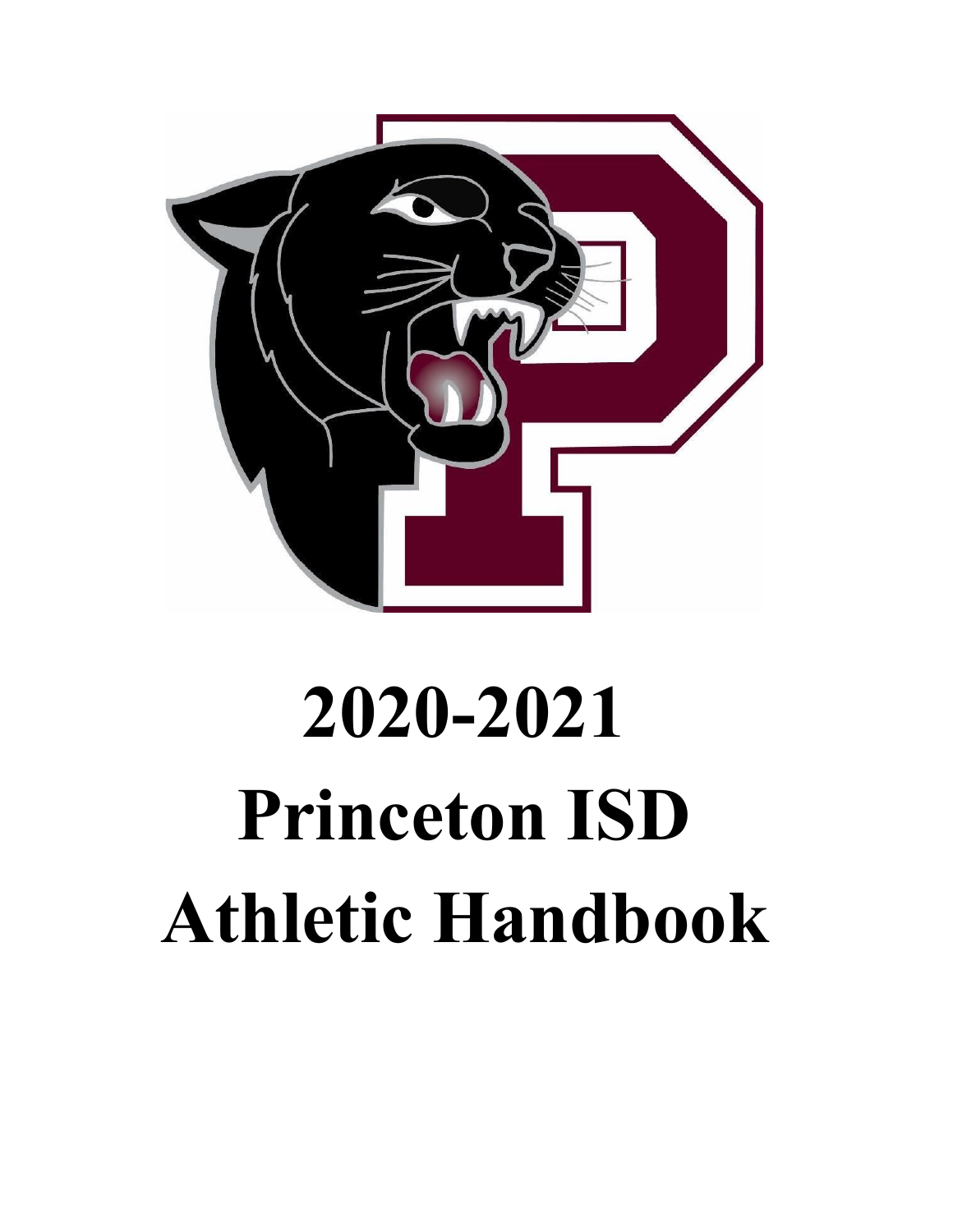## **Princeton ISD Athletic Handbook Table of Contents**

| <b>Administrative Staff</b>                            | 3  |
|--------------------------------------------------------|----|
| <b>Superintendents Athletic Philosophy</b>             | 3  |
| <b>Core Values of Princeton Athletics</b>              |    |
| <b>Athletic Programs &amp; Athlete Participation</b>   | 4  |
| <b>Selection of Teams</b>                              | 4  |
| <b>Practice time/schedule</b>                          | 4  |
| Select/Club sports                                     | 5  |
| <b>Responsibility of Princeton ISD Student-Athlete</b> | 5  |
| <b>Drug Testing Policy</b>                             | 5  |
| <b>Tobacco, Alcohol and Drug Use Policy</b>            | 5  |
| <b>Athletic Suspension</b>                             | 6  |
| <b>Attendance, Absence and Tardies</b>                 | 6  |
| <b>Classroom Behavior</b>                              | 6  |
| <b>Academic Eligibility</b>                            | 7  |
| <b>Discipline</b>                                      | 7  |
| <b>Criminal Charges</b>                                | 7  |
| <b>Dress Code</b>                                      | 8  |
| <b>Dropping/Quitting a Sport</b>                       | 8  |
| <b>Team Travel</b>                                     | 8  |
| <b>Social Media</b>                                    | 8  |
| <b>Hazing</b>                                          | 8  |
| <b>Awards and Lettering</b>                            | 9  |
| <b>Necessary Documentation</b>                         | 10 |
| Princeton ISD Athletic Handbook Acknowledgement form   | 11 |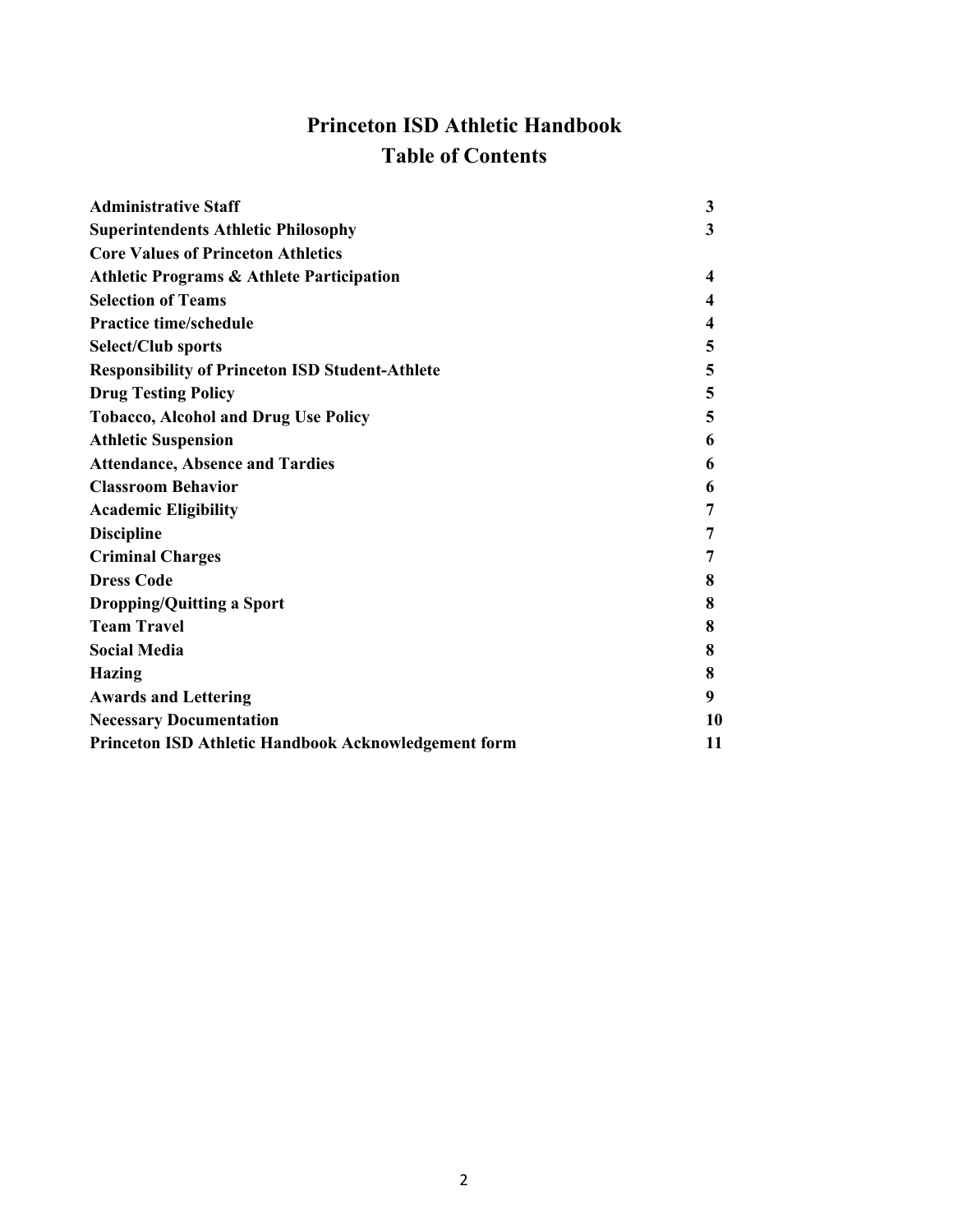#### **Princeton Independent School District Contact Information**

**Superintendent Clark Middle School Southard MiddleSchool** Donald McIntrye Casey Gunnels Richard Boring 469-952-5400 Office 469-952-5404 Office 469-952-5419 Office 972-736-3505 Fax 972-736-5903 Fax 469-952-5425 Fax Secretary – Amy Ivy Secretary – Tiffany Petersen Secretary - Sandra Hague [panthony@princetonisd.net](mailto:panthony@princetonisd.net) [cgunnels@princetonisd.net](mailto:cgunnels@princetonisd.net) [rboring@princetonisd.net](mailto:rboring@princetonisd.net)

**High School Athletic Director**

Clint Sadler Stacey Dillard 469-952-5405 Office 972-952-5400 Office 972-736-6247 Fax Secretary - Lana Howell Secretary – Carolina Garcia structure of the structure structure structure structure structure structure structure structure structure structure structure structure structure structure structure structure structure structu [csadler@princetonisd.net](mailto:csadler@princetonisd.net)

#### **INTRODUCTION**

The athletic program is an integral part of the total school experience for both boys and girls. It offers a variety of sports and activities to all students who have the potential skills and the desire to participate. The policies, procedures and regulations in this handbook are in compliance with school board policies and administrative procedures. They are designed to provide for successful experiences for students and the efficient operation of the athletic program. This handbook is an extension of the student handbook and shall be used by all principals, coaches, and players in grades 7-12. You, the student athlete, are accountable and responsible for all policies contained within this handbook. Individual coaches within their sport may add additional rules as long as they adhere to school policy.

#### **ATHLETIC VISION**

The Princeton athletic vision; To be a **family** with **integrity** and **discipline** that **competes** with **pride**. The athletic vision is a blueprint to build our athletic programs. These core values will act as a foundation for success. More importantly, this is an excellent way to create a common ground for every athlete walking the halls in Princeton. Our goal as a staff is to integrate this vision and these core values into our individual sports. To challenge ourselves to look beyond our individual team members to find athletes in different sports living out our core values. More importantly, to create a family with Panther Pride across all athletic programs.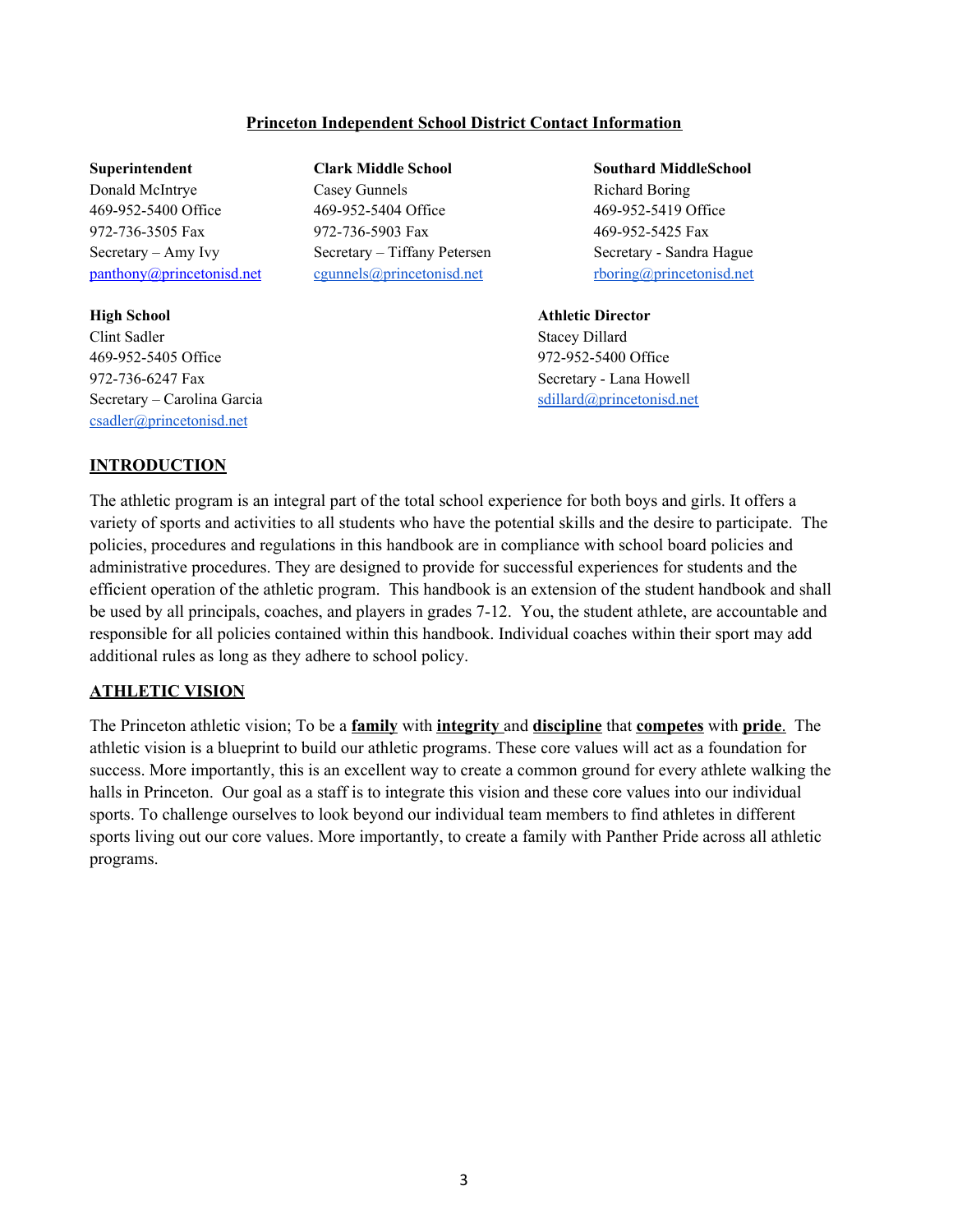#### **PRINCETON ISD ATHLETIC PROGRAM**

#### **High School and Middles Sports**

Cross Country – Boys and Girls Football - Boys Volleyball – Girls Basketball – Boys and Girls Soccer – Boys and Girls Wrestling – Boys and Girls Tennis – Boys and Girls Track – Boys and Girls

#### **High School (only)**

Powerlifting – Boys and Girls \*THSPA/THSGPA Membership (Non-UIL) Golf - Boys and Girls Baseball/Softball

#### **STUDENT PARTICIPATION**

The goal of the athletic program is to offer the opportunity of participation to all students. Interscholastic athletics fosters competition and cooperation. It also represents an area of great potential for teaching dedication, perseverance, courage, poise and practicing the pursuit of excellence. However, no student is obligated to take part in athletics. It is the expectation of PISD that athletes will need to be in the athletic period. (Exemptions will need to be cleared by the Athletic Office) Participation in the Princeton ISD Athletic Program is a privilege, not a right. **Since it is a privilege, the coaching staff has the authority to suspend or revoke the privilege when the rules, regulations, or standards of the athletic program are not followed.**

#### **SELECTION OF TEAMS**

The head coach of each sport will determine the players on each team. The selection of teams will include, but is not limited to: skill level, knowledge of sport, attitude, and experience in the sport.

#### **PRACTICE TIMES/SCHEDULES**

According to UIL rules, school teams shall be prohibited from practicing team skills before or after school except during specified practice dates set forth by the UIL, and during the one allowable period during the school day. The respective coach in conjunction with the Athletic Director and other coaches of in season sports will arrange practice schedules for each sport. Attempts will be made to insure that practice times for one sport will not interfere with practice times for a coinciding sport. Student-athletes competing in multiple sports may at times be subject to overlapping practice and game schedules. Conflicts will be resolved on a case by case scenario. Each student athlete in multiple sports will designate there #1 sport and #2 sport to determine what sport to attend during game conflicts.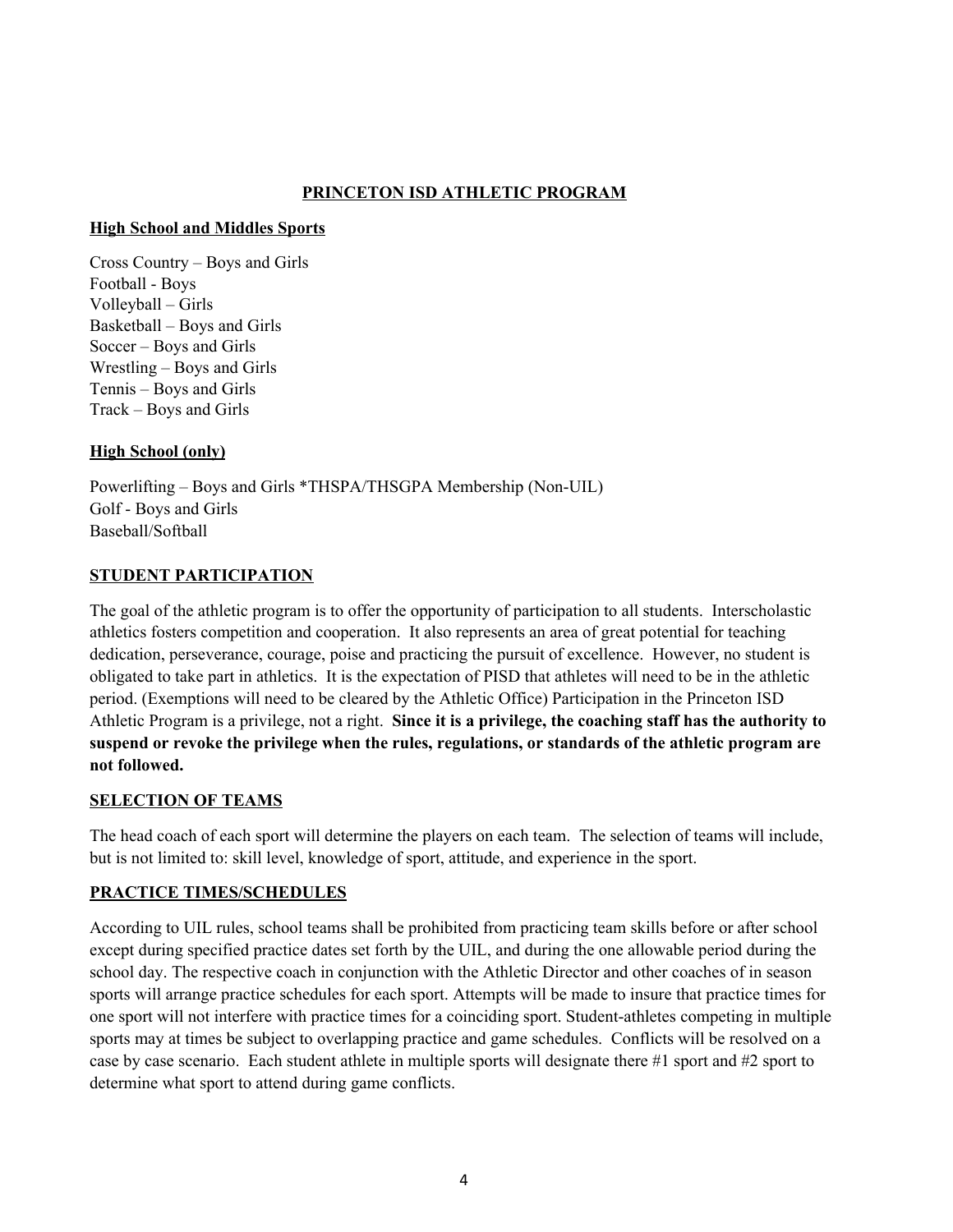#### **SELECT/CLUB SPORTS**

In the case of a non-school related athletic event conflicting with a school related athletic event, priority will be given to the school athletic event. **Missing a school related athletic practice or game for a non-school activity is unacceptable** and could result in suspension from participation in the following school athletic contest.

#### **RESPONSIBILITIES OF A PRINCETON ISD STUDENT-ATHLETE**

All student-athletes have the responsibility to play to win, give their best effort, strive for excellence, and exhibit good conduct at all times in a manner that is a positive example to team members, fellow students, and the community. The fact that the individual has chosen to participate in interscholastic athletics is indicative that the student has taken into consideration the rewards, privileges, and pleasures attained from participation, in addition to the responsibility of following rules, regulations, and meeting the demands of being a student-athlete. The privilege of representing the Princeton ISD Athletic Program coincides with the expectations of the campus principal, coaches, teachers, parents, community and most of all, by fellow teammates and classmates. As a student-athlete, you are always on display.

#### **The responsibilities of a student-athlete include, but are not limited to the following:**

- The student-athlete will strive for excellence in all activities at all times while being a member of the Princeton ISD Athletic Program.
- The student-athlete will faithfully abide by all rules set forth in the athletic handbook.
- The student-athlete will abide by the practice schedules and complete workouts each day.
- The student-athlete will personally notify his/her coach when unable to attend practice and will miss practices only under extreme circumstances.
- The student-athlete will abide by the coach's directions, instructions and decisions. Insubordination will not be tolerated.
- The student-athlete will be responsible for the proper care of all issued clothing and/or equipment. The student-athlete will be required to pay for clothing and/or equipment that is lost, damaged or destroyed.
- The student-athlete will Respect coaches, teammates, teachers, staff, administrators and classmates.
- The student-athlete will refrain from unsportsmanlike conduct of any manner.
- The student-athlete will comply with Princeton ISD Board Policies, and District code of conduct, and discipline management plan.

### **PRINCETON ISD ATHLETIC PROGRAM RULES & REGULATIONS**

#### **DRUG TESTING POLICY**

All participants of extra-curricular activities will follow the Princeton ISD School District's Drug Testing Policy. The parent and the student will sign all rules and regulations, before a student is tested.

#### **Tobacco, Alcohol and Drug use**

Exemplary behavior is expected of PISD athletes. There is no acceptable reason for tobacco, alcohol, ecigs or illegal substances to be used by any PISD student-athlete at any time, nor are there acceptable reasons for PISD student-athletes to be present where illegal or controlled substance activities occur at any time. Any athlete found to be involved with ecig, tobacco, alcohol, controlled or illegal substances, through confession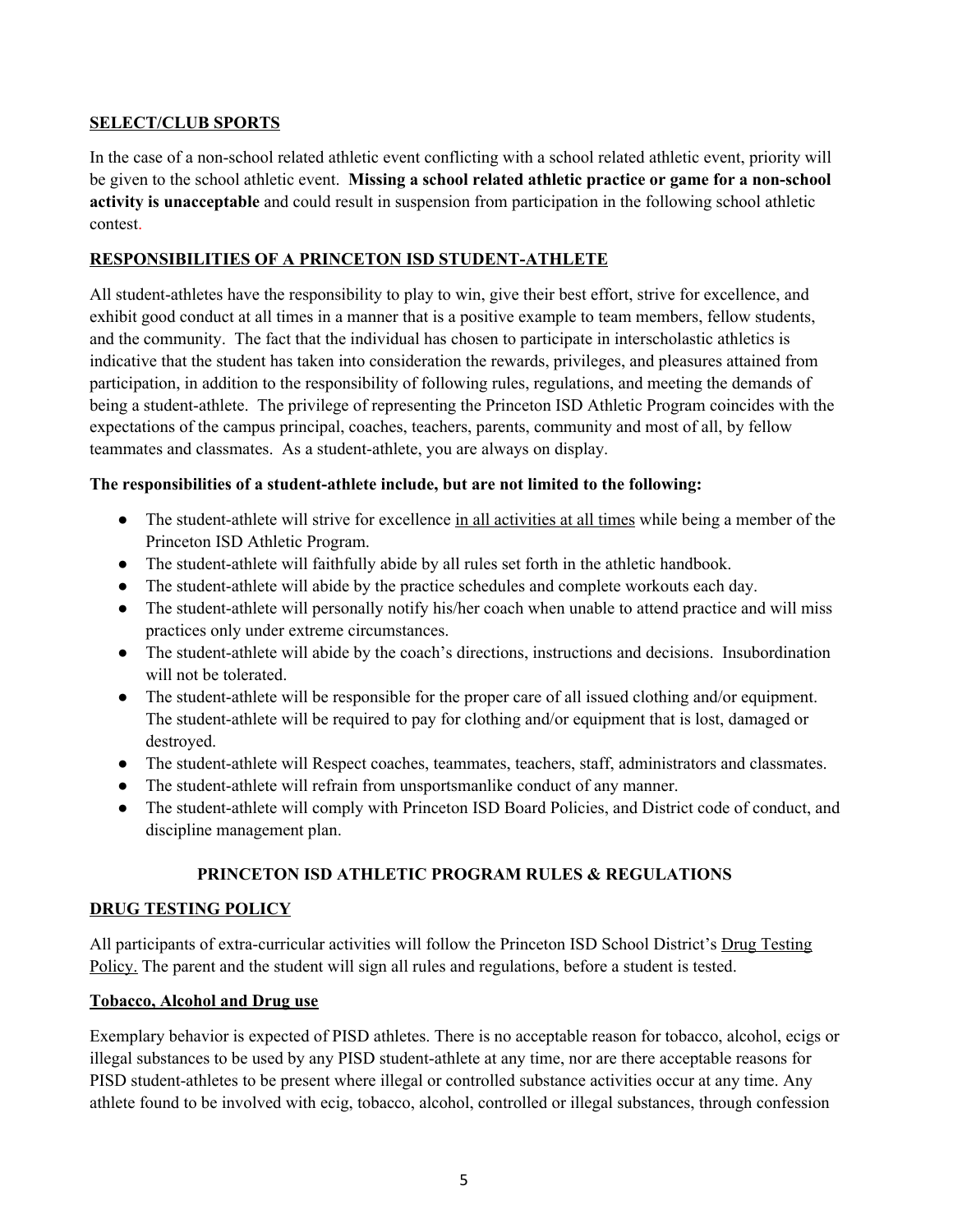or being caught by a law enforcement officer, administrator, or faculty member will be suspended or dismissed from the athletic program depending on the severity of the incident.

#### **ATHLETIC SUSPENSION**

### The Athletic Director may suspend or place on probation for the duration of the term, duration of the **seasonal activity, or the duration of the school year any student-athlete for major infraction of the standards set forth in this athletic handbook or student code of conduct.**

The Athletic Director empowers the coaching staff to enforce and maintain all policies and standards described in the Athletic Handbook. Communication will be maintained between the coaching staff and the Athletic Director when infractions warrant suspension from athletic activities.

#### **Student, Parent, Fans, Coaches, Sponsors ejected from a school related event**

Individuals ejected or removed by an official from a contest or event will be subject the following discipline:

| 1 <sup>st</sup> Offense | Student will not participate in the next contest or event.                                            |
|-------------------------|-------------------------------------------------------------------------------------------------------|
|                         | Fan, Coach or sponsor will not attend the next contest or event                                       |
| $2nd$ Offense           | Student will not participate in the next three contests or events.                                    |
|                         | Fan, Coach, or Sponsor will not attend the next three contests or events.                             |
| $3rd$ Offense           | Student will not participate in any extra-curricular activities, the remainder of the<br>school year. |
|                         | Fan will not attend any extra-curricular activities, for the remainder of the school<br>year.         |
|                         | Coach or Sponsor will be dismissed of their coaching or sponsoring duties                             |

\*\*Targeting call for football - PISD will follow UIL guidelines in regard to an athlete who is called for targeting. The punishments are on a continuation and include all contests or events in which a student participates.

#### **Scrimmages and practices do not count as contests or events; only games will count.**

#### **ATTENDANCE/ABSENCES/TARDIES**

Student-Athletes are expected to be dressed and on time for all practices and competition and remain for the duration of the practice or competition. It is a student-athlete's responsibility to notify the coach if he/she must miss a practice or competition. Unexcused absences may result in suspension from a game, additional unexcused absence may result in suspension or removal from the program.

#### **CLASSROOM BEHAVIOR**

Student-Athletes must maintain a satisfactory citizenship and behavior record by giving respectful attention to classroom activities and by treating teachers, administrators and fellow students with respect. Tardiness, horseplay, fighting, disrespect, juvenile behavior, etc... are not acceptable and may result in punishment from the coach of the in season sport or the Athlete Director up to and including suspension from athletic competitions or removal from the program.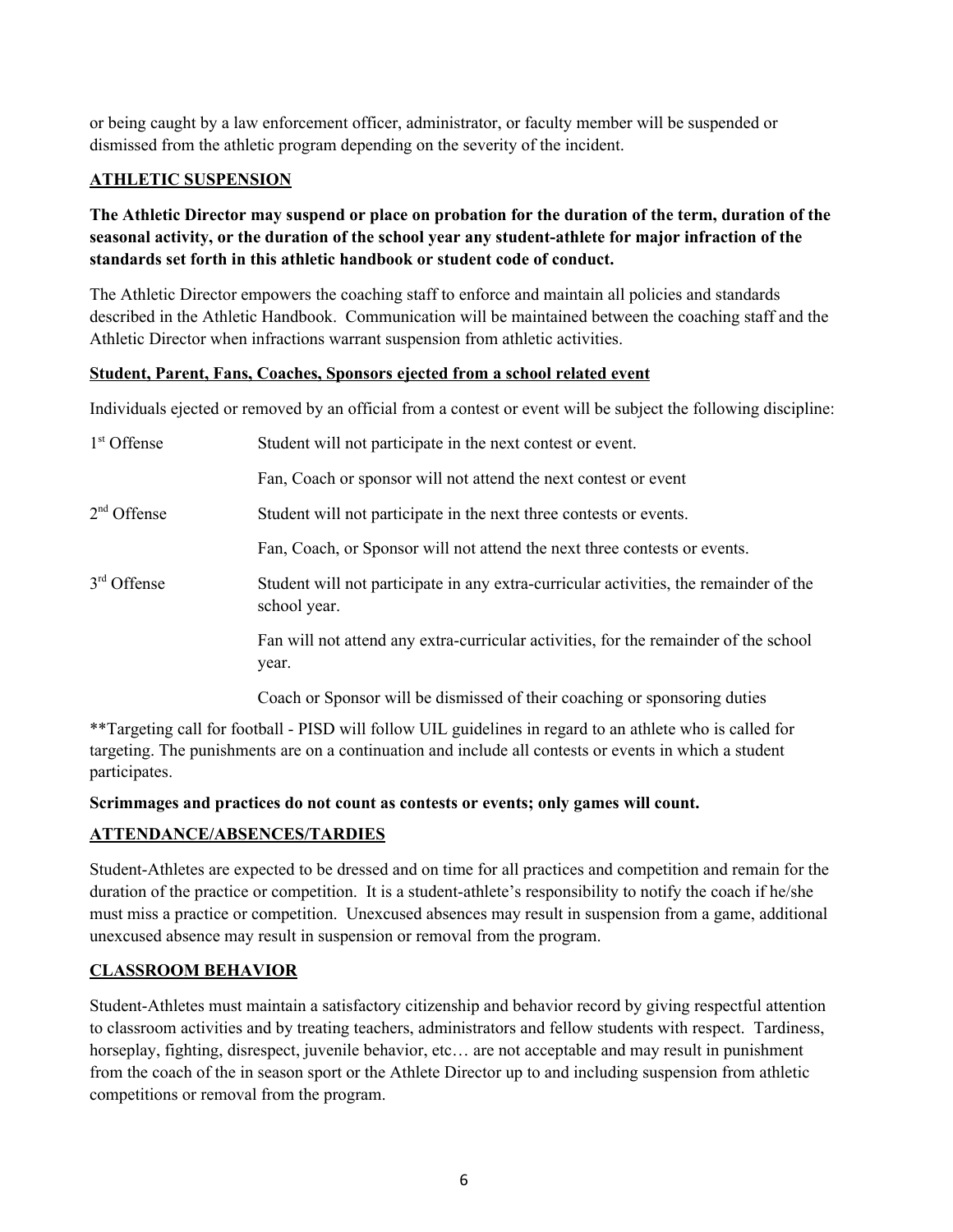#### **ACADEMIC ELIGIBILITY**

A student is ineligible to participate in extracurricular activities sponsored or sanctioned by the school, if the student receives a grade lower than 70 on a scale of 100, in any academic class (six-week grading period). **An identified advanced class (Pre-AP and AP) will meet a grade of 60 on a scale of 100** (six- week grading period). The grades of ineligible student shall be reviewed at the end of each three-week period following the date on which the ineligibility began. The ineligibility is removed if the student's grade in each class is 70 or higher at the end of the three –week grading period. The principal shall make the determination concerning the student eligibility.

A student that is ineligible under the "no pass – no play rule" may practice or rehearse with other students. **Ineligible students shall not travel with the school organization to a contest, sit with them, wear uniforms, or participate in any way during the student's ineligibility.**

Ineligible students do not regain eligibility immediately. They must wait seven days after the end of the grading period. Students, who were eligible, do not lose eligibility until seven days after the end of the grading period. Semester grades are not used in determining eligibility.

#### **DISCIPLINE**

All extra-curricular activities are extensions of the educational program of Princeton ISD. Participation in extracurricular activities is a privilege, not a constitutional right. Participation is contingent on the student maintaining eligibility and an acceptable behavior record in the school district. Each participant is subject to the discipline management plan and student code of conduct of the school district. Therefore, it is the responsibility of each extra-curricular participant to be aware of the student code of conduct and discipline management plan of the district.

Placement in In-School Suspension (ISS), **will allow** the student to participate in after school practice or rehearsal during their time in ISS. *(Students will not be allowed to participate in games or contests during* their days in ISS, unless it is their final day in ISS. For example, a student placed in ISS Tuesday, *Wednesday, and Thursday, will be eligible for participation in an extra-curricular activity on Thursday at*  $3:00 p.m.$ ) Any further disciplinary action will be at the discretion of the athletic director or sponsor of **the activity**.

Placement in Alternative Education Program (AEP), out-of-school suspension, or expulsion will not allow students to participate in extracurricular for the same dates the disciplinary action is in force. **(This includes practice or rehearsal time).**

The student will be eligible to participate after 3:00 p.m. on the last day of their discipline. Disciplinary actions resulting in removal from the student's regular education program are determined on a first available date basis. Extra-curricular schedules will not be taken in to consideration for disciplinary placement.

#### **CRIMINAL CHARGES**

Depending on the severity of the charges (including serious misdemeanors) and the outcome of the case, a student-athlete may be suspended for one or more games, dismissed from the sport for the remainder of the season, or dismissed from the athletic program for the remainder of the year. If the student-athlete is not found guilty or all charges are dropped, then the student-athlete will be reinstated into the athletic program.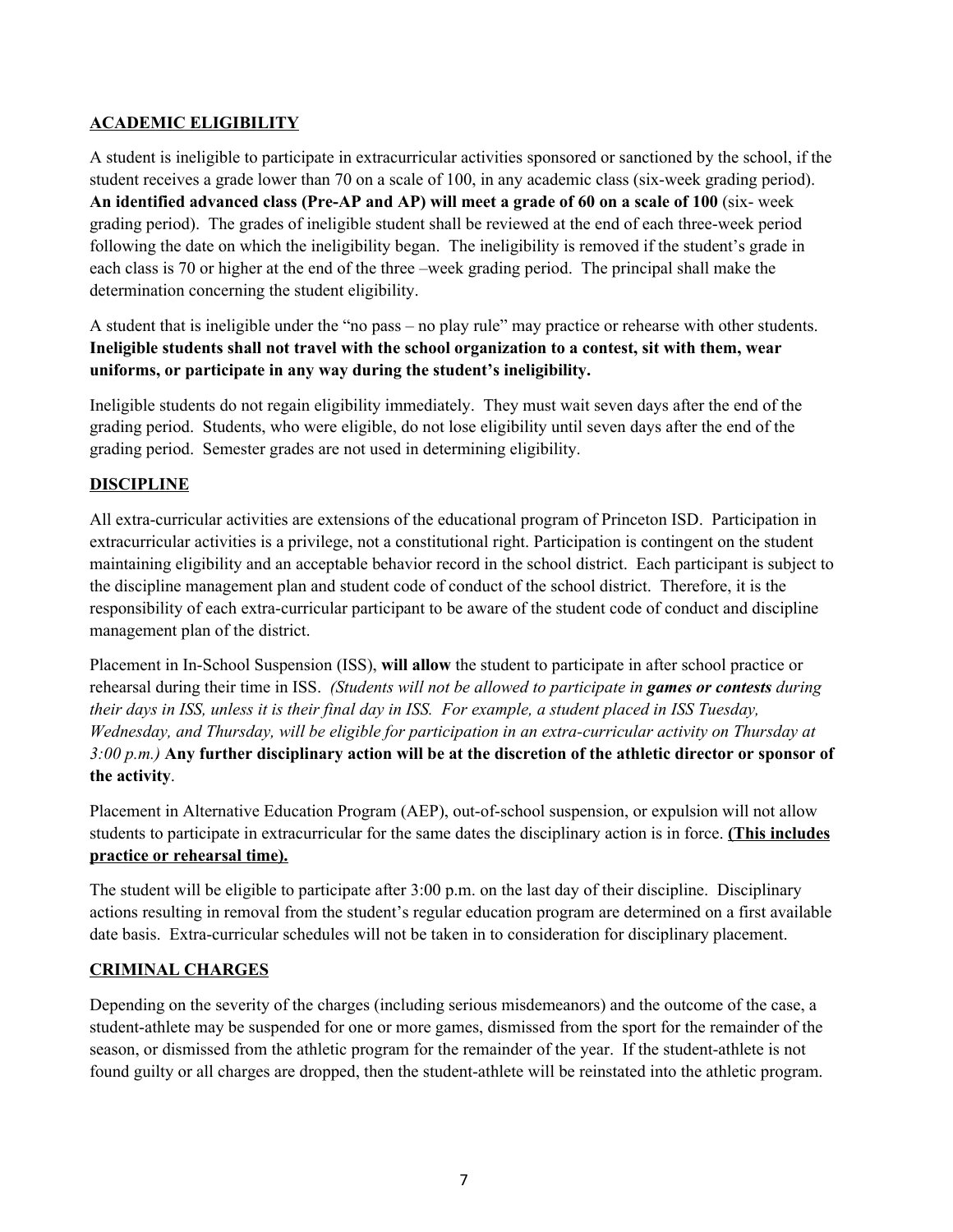#### **DRESS CODE**

In addition to following the Princeton ISD Board approved dress code (found in the student handbook) student-athlete have additional expectations in regard to hairstyle and jewelry. In accordance with UIL rules and regulation, for safety reasons, student-athletes are not allowed to wear jewelry of any kind during athletic competition. Student-athletes will also be required to maintain a hairstyle suitable for athletic competition. Suitable may be defined as (1) not impairing vision (2) suitable in length as to not create a safety hazard (3) not promoting disunity (shaved insignias, symbols, non-natural colors).

#### **DROPPING/QUITTING A SPORT**

When a student quits a sport during the season, they will not be able to participate in another sport until the current sport is complete, this includes practice or games. They are permitted to workout during the class period. If a student decides to not play a sport prior to the season, then the athlete can go to another sport with no recourse. Before an athlete is allowed to quit or drop, the coach needs to contact parents and discuss the athletic change. An athlete that quits one sport and is seeking to join another sport within athletics will be at the discretion of the two involved head coaches.

#### **TEAM TRAVEL**

All regular school transportation rules and regulations apply when on an athletic trip. All varsity student-athletes are expected to ride the transportation provided by Princeton ISD to and from all competitions. The approval of the head coach must be obtained for a student-athlete to return home with his/her parent/guardian, and this will only occur upon completion of a Princeton ISD Athletic Department Travel Consent Form. The Athletic Department strongly urges that all student-athletes leave with a parent/guardian only in emergency situations. Head coaches of each sport will determine if they will allow Sub-Varsity players to travel home after an away contest. Jr. High athletes will be allowed to ride home from away athletic events with a parent/guardian signature on a travel consent form. These forms can be downloaded from the school website.

Student-Athletes will follow the dress code for all bus trips, if not dressed in the team uniform before leaving the school. Head Coaches reserve the right to set the expectations for travel dress code to other campuses. The coaching staff retains the right to ban the use of any radios, electronic games, cell phones, etc… on away bus trips.

#### **Social Media**

It is important that students not use social media inappropriately. Examples of inappropriate use include: bullying, threats, demeaning comments, references to alcohol/drugs, posting inappropriate pictures, etc. Although it is not the duty of the sponsor to monitor students' social media, when inappropriate post is brought to their attention, they will use the following procedures:

| $1st$ Event | Warning                                     |
|-------------|---------------------------------------------|
| $2nd$ Event | Sponsor directed consequences               |
| $3rd$ Event | Suspended for 1 contest/game/performance    |
| $4th$ Event | Suspended for the remainder of the semester |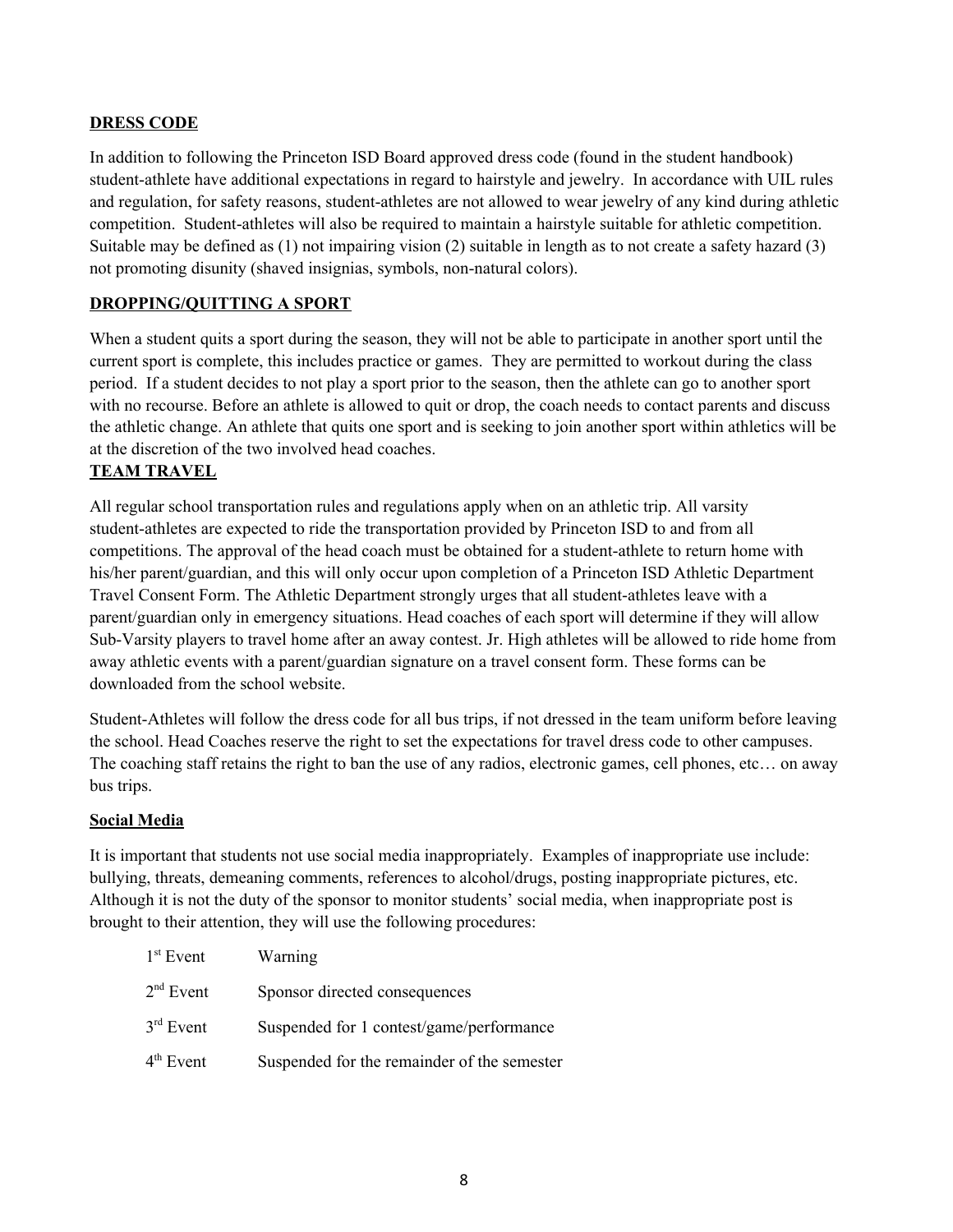#### **HAZING**

"Hazing" is against the law and will not be tolerated. "Hazing" means any intentional, knowing, or reckless act occurring on or off school property directed against a student by one person, alone, or acting with others, that endangers the mental and/or physical health or the safety of a student for the purpose of pledging, being initiated into, affiliating with, holding office in, or maintaining membership in any organization whose members are to include other students. Under Education Code 37.152, a person commits an offense if the person commits any of the following:

- 1. Engages in hazing;
- 2. Solicits, encourages, directs, aids attempts to aid another in engaging in hazing to occur;
- 3. Recklessly permits hazing to occur;
- 4. Has first-hand knowledge of the planning of a specific hazing incident involving a student, or has first-hand knowledge that a specific hazing incident has occurred, and knowingly fails to report that knowledge to the Principal or the Athletic Director.

#### **AWARDS AND LETTERING**

The school letter is among the highest awards the school bestows; the highest, of course, is the diploma. Athletes may receive from the school only one major award (a jacket) during their high school career. In order to letter, you must be on a varsity team and satisfy the requirements stated below. Sub-varsity athletes will receive certificates provided they are recommended for the award by their coach as a result of having shown good citizenship and character, attitude and attendance, in addition to having adhered to the policies contained within this handbook.

Varsity awards will consist of letter jackets. The school furnishes these major awards to each athlete who meets the qualification for lettering.

#### **Guidelines for lettering:**

- UIL rules will be followed in regard to the cost of jackets.
- No participant will receive more than one letter jacket during their high school career.
- Athletes will receive a jacket in the sport in which they letter first.
- The jacket will have no marking of patches on it except the letter. All other patches will be the responsibility of the athlete.
- Letter jackets will be the same for all sports.

#### **Qualifications to letter:**

Each coach will keep records of student participation in each sport. Such records will be used as a basis for determining whether a student qualifies for a letter. The athlete must complete the sport in order to letter or receive any post district award. Below are the criteria to letter in each sport offered at Princeton High School:

- Football must play in 20 varsity quarters to letter.
- Basketball must play in 60 varsity quarters to letter.
- Volleyball must play in 15 varsity matches to letter.
- Softball must play in 30 varsity innings to letter.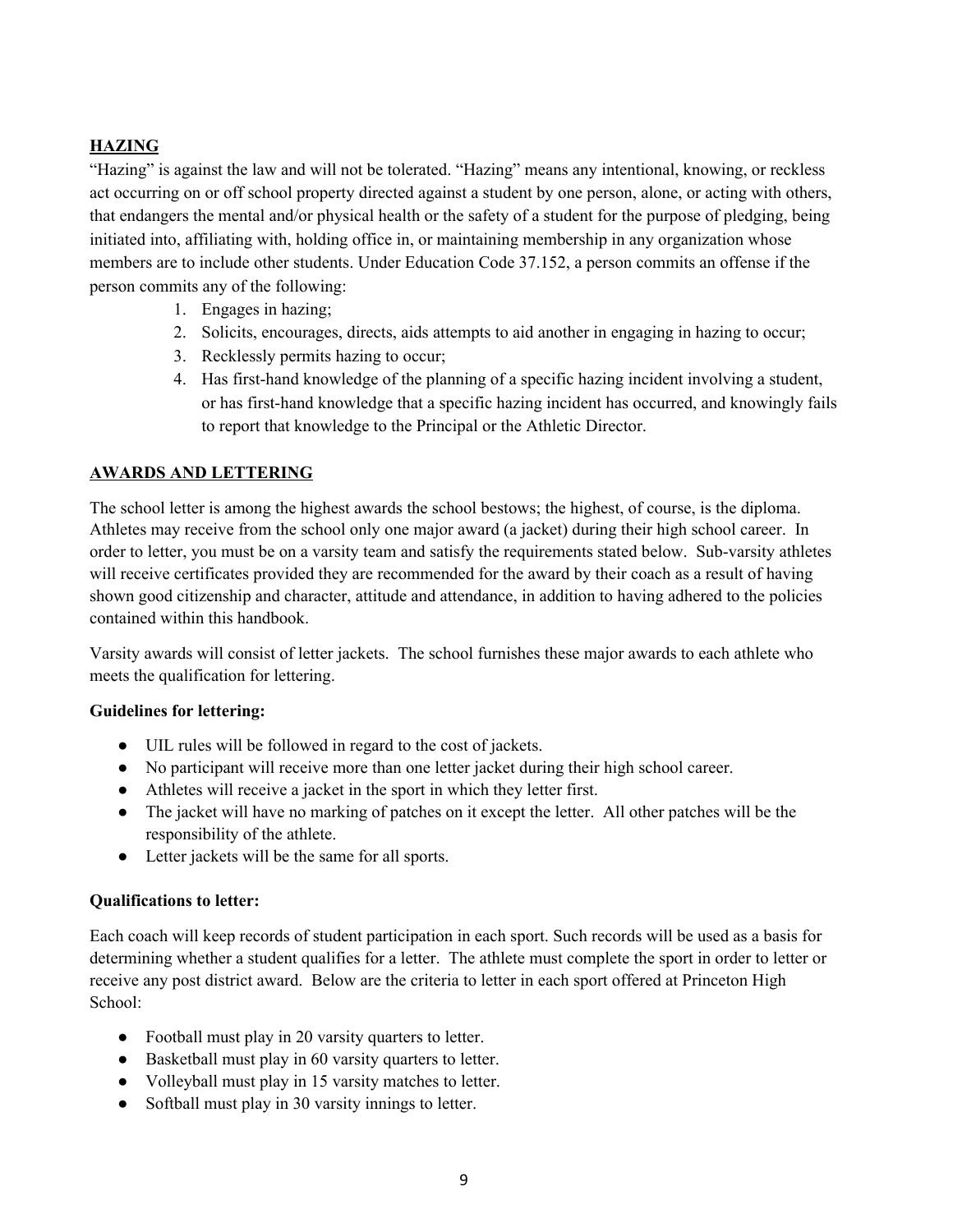- Track must score a point in a major meet and attend 4 meets or qualify for the regional meet.
- Cross Country must run in 4 varsity meets.
- Powerlifting must lift in 3 varsity meets or be a regional qualifier.
- Tennis must play in 5 varsity meets including district.
- Golf must play in 5 varsity meets including district.
- Soccer must play in 25 varsity halves in a year.
- Wrestling must fulfill 2 of the following: compete in 60% of the varsity matches, record a team point at the district meet, or compete in the district meet.
- Managers/Trainers must work at least 2 sports a year to letter.

#### **Exceptions to lettering qualifications:**

A participant may letter at the coach's discretion if the participant is considered to have been of exceptional value to the team. Exceptions may include playing on a team for four years and never lettering, a letterman who is injured and is unable to complete the season, or a specialist of some type.

Note: Any student who has qualified for an award but has quit or been dismissed from the squad for disciplinary reasons will not receive an award

#### **NECESSARY DOCUMENTATION**

Prior to participation, a student-athlete must have the following on file:

- Pre-Participation Medical History and Examination form (UIL form only)
- Parent/Student Acknowledgement of Rules form (UIL form only)
- Illegal Steroid Use form (UIL form only)
- UIL Previous Athletic Participation Form (if applicable)
- UIL Foreign Exchange Student forms (if applicable)
- Princeton ISD Athletic Handbook acknowledgement form
- Emergency Contact Information Form
- Consent to Treat Form
- Drug Testing Consent Form
- Sudden Cardiac Awareness Form
- Over the Counter Medicine Release
- UIL Concussion
- HIPPA Release

The school district cares about the well-being of student-athletes; however, the school district does not assume liability for injuries incurred in athletics.

The Athletic Director empowers the coaching staff to enforce and maintain all policies and standards described in the Athletic Handbook. Communication will be maintained between the coaching staff, the Athletic Director, and the campus Principal when infractions warrant suspension from athletic activities.

The Princeton Independent School District does not discriminate against any person because of race, creed, national origin, age, sex, economic status, or handicapping condition in employment, promotion, or educational programming. Student-athletes and parents are expected to follow the chain of command and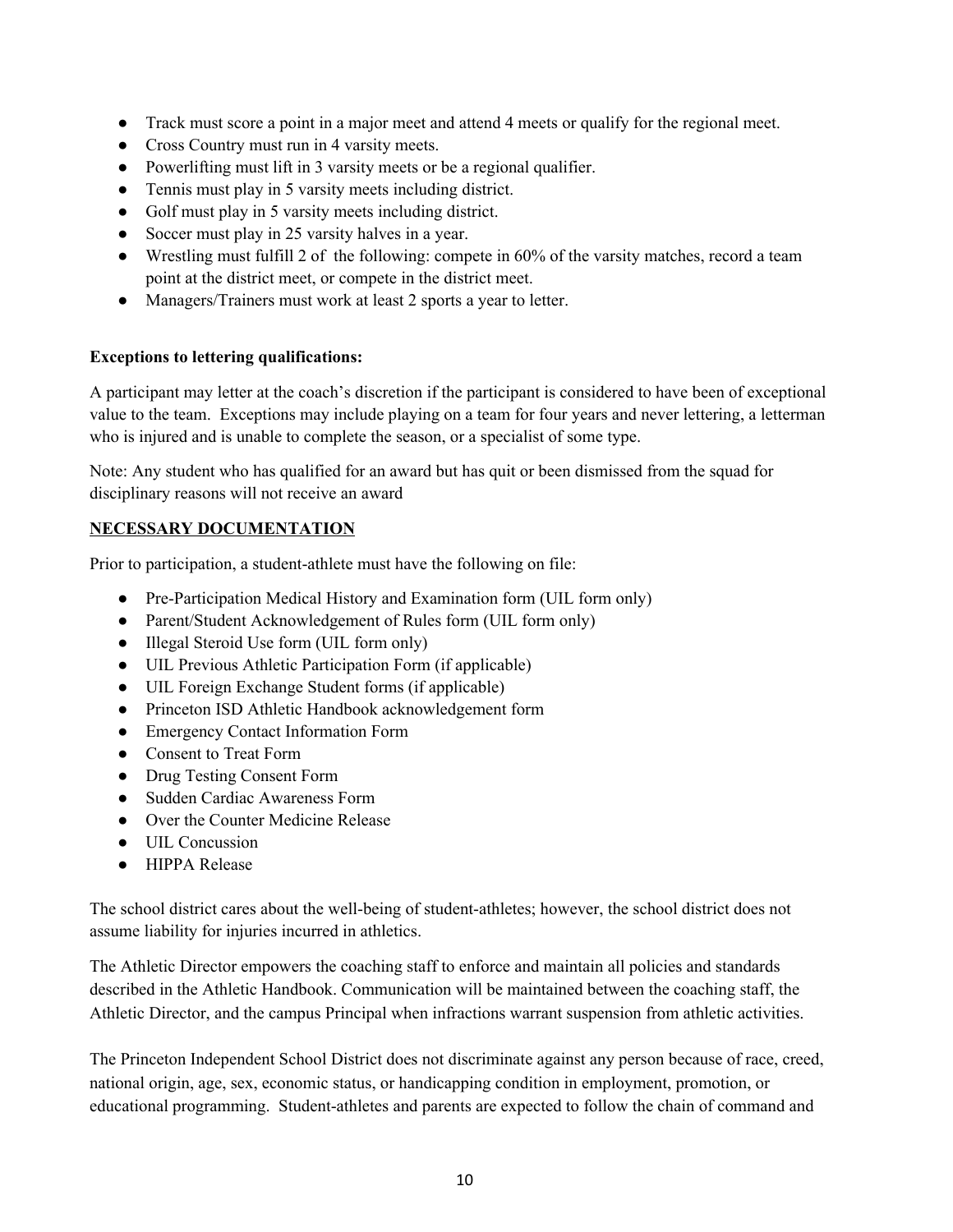first confer with the coach in question, then if necessary, the Head Varsity Coach of the Sport, followed by the Athletic Director and finally the Superintendent of Schools when an athletic concern exists. All academic concerns should be initiated with the teacher and then the campus Principal. Concerns addressing both athletic and academic matters should be addressed to the campus Principal and Athletic Director.

*Thank you for taking the time to review the policies of the Princeton ISD Athletic Department. Please contact the Athletic Director or any member of the coaching staf with additional questions or concerns regarding the contents within the Athletic Handbook. Please sign the acknowledgement form attached below and return it to a member of the coaching staf .*